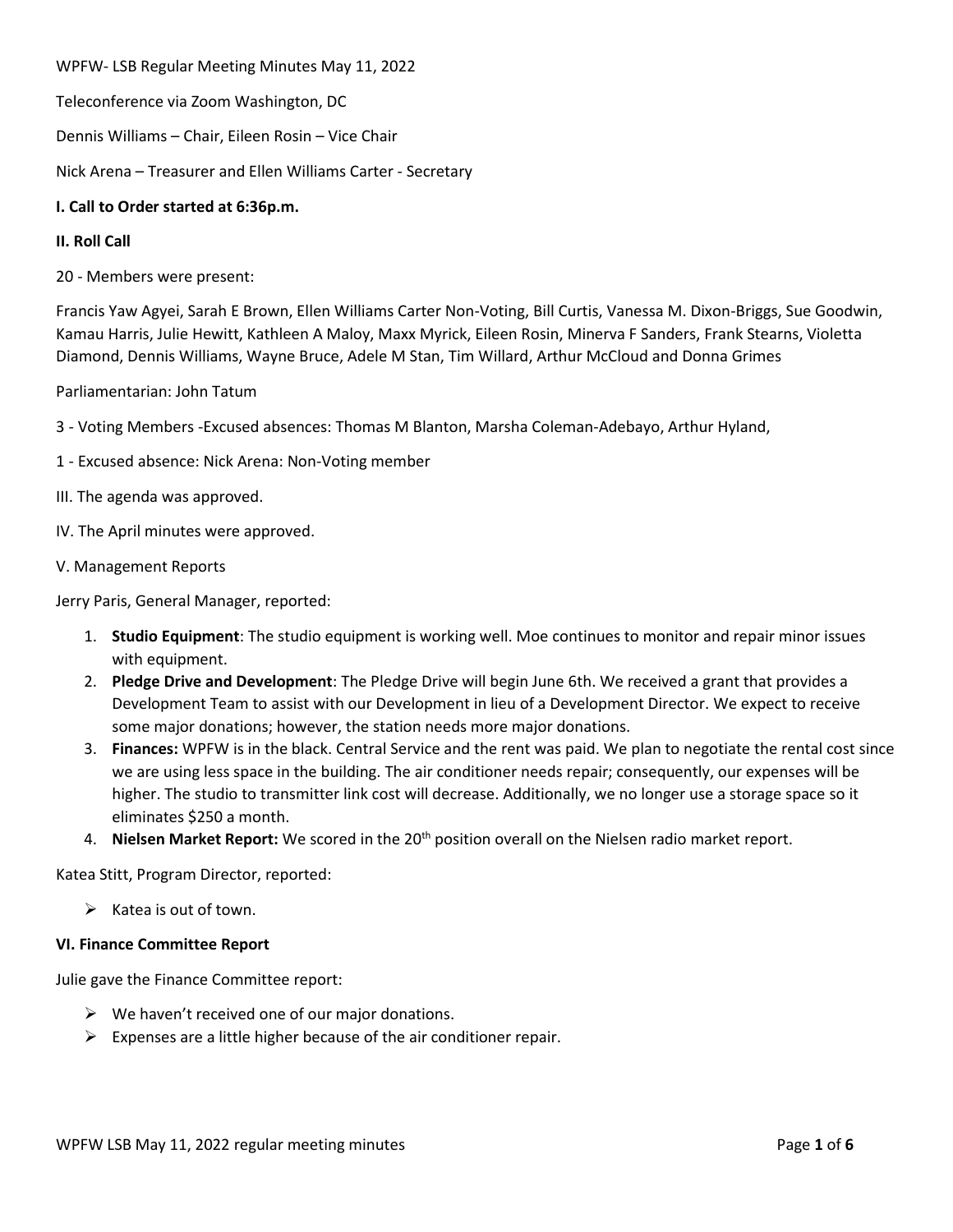# Dennis' Motion:

Dennis proposed the creation of a new Development Committee: "Because of the new development initiative (we are engaging a consultant to create a new fundraising strategy), I propose creation of a Development Committee, chaired by Kathleen Maloy, to work with management on the implementation of that strategy. "

The motion was passed without objection.

Donna volunteered to serve on the Development Committee with Kathleen.

## **VII. Programming Committee**

Donna will send a report.

Sabooh presented a report for the LSB show:

Bill Curtis will give the LSB meeting update during the May 27, 2022 LSB show. Maxx and Kamau will also join the show on May 27<sup>th</sup>. A presentation was given in April 2022, on Roberts Rules by Ted Weisgal, a parliamentarian who has written a book on the subject. In addition, Ms. Cooper, mother of Kwamena Ocran, will give an update about the lawsuit against the Gaithersburg police for killing her son.

Katea joined the last Program Committee meeting.

## **VIII. Community Outreach Committee (submitted a written report: See Attachment A page 4)**

Minerva reported:

The digital newsletter will be mailed on May 9th to the WPFW members.

**Martha presented the following motion**: "Whereas one of the functions of the WPFW Outreach Committee is to organize LSB fundraising activities, be it resolved that all LSB members commit to support WPFW fundraising events whether through active participation or by contributing financially to the operation of each fundraiser."

The motion was approved.

### **IX. Communication Standards and Enforcement Committee**

The committee didn't meet. No report was presented.

### **X. PNB Report**

Julie reported:

- $\triangleright$  We will have an Executive Session regarding Pacifica's finances.
- $\triangleright$  There is a petition to deny the radio license of WBAI.

#### Vanessa

 $\triangleright$  She thanked Violetta and Minerva for volunteering for the PNB Governance Committee

### **XI. Community Comment**

Martha asked, when will the Development Firm begin providing service?

 $\triangleright$  Kathleen said May 16<sup>th</sup>.

Carol congratulated WPFW on the Neilson Market Report. She stated KPFK wants to focus their programming on people of color. In addition, she discussed WBAI.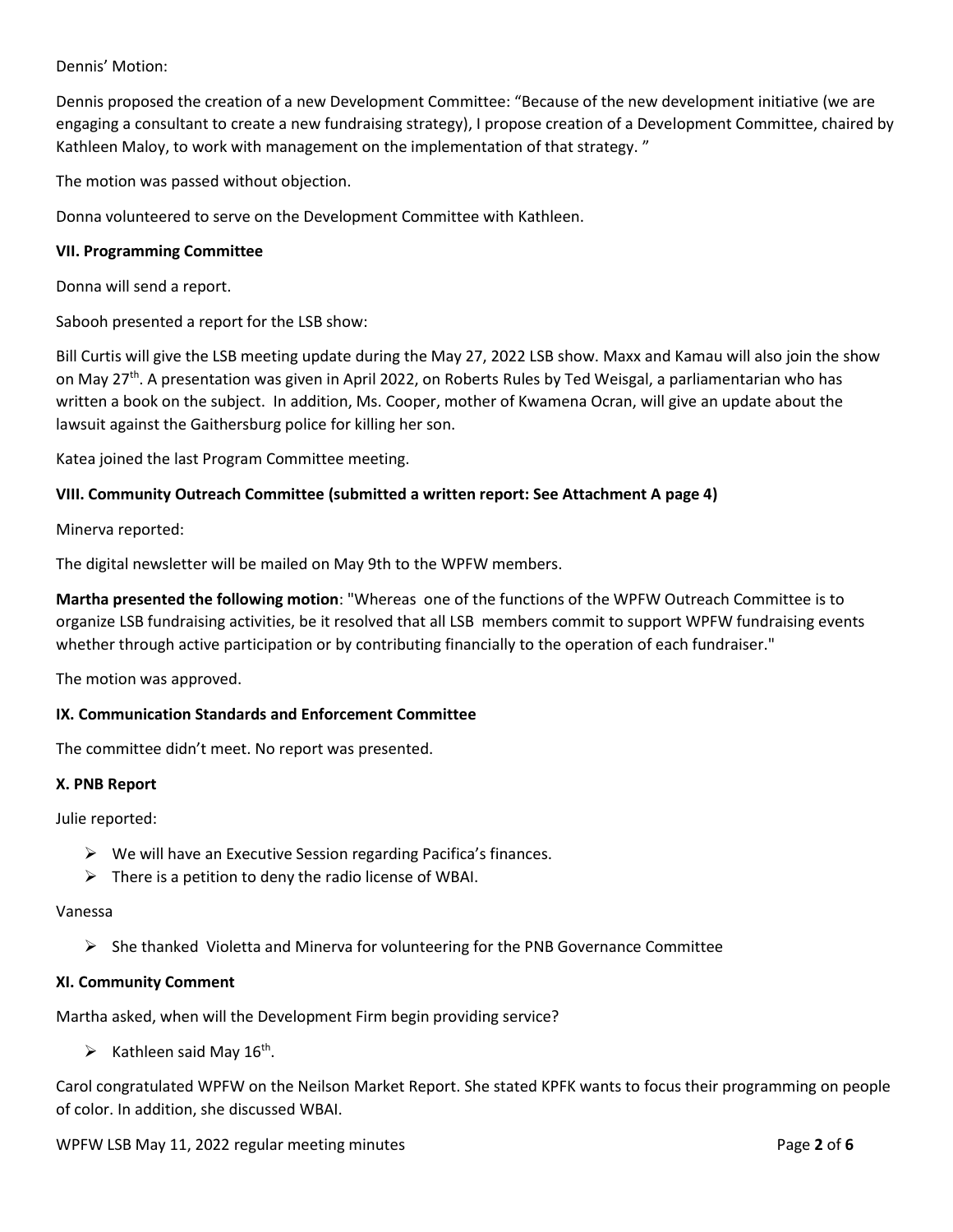Cerene said she is thrilled to hear about WPFW's grant. She also discussed the WBAI license issue.

# **XII. Evaluation Committee (submitted a written report: See Attachment B page 5)**

Dennis reported that Pacifica HR has approved the GM and PD Evaluation Tools.

Dennis stated that Kamau and Vanessa completed a template for the GM evaluation and next and next week they will complete the PD template. HR approved the document. They are working on the distribution of the evaluations.

#### **XIII. Unfinished Business**

 $\triangleright$  Documents library- google drive

#### **XIV. New Business**

- $\triangleright$  LSB and Community Advisory Board Meeting
- $\triangleright$  PNB Committee

### **XV. Action Items/Agreements Summary**

Community Advisory Board and LSB meeting date. Eileen will send a Doodle (online meeting schedule) request to LSB and CAB members.

Chair, Dennis Williams' report:

Action items

- $\triangleright$  Scope of Development Committee
- $\triangleright$  Committee chairs send roster to the secretary
- $\triangleright$  Pitch partners
- $\triangleright$  Community activities
- $\triangleright$  Doodle for CAB meeting

Adjourned the regular meeting for the executive session at 8:51pm

Convened the executive session: 8:56pm

The executive session involved a matter that is in the purview of the Pacifica bylaws. The executive session involves a Pacifica financial matter.

XVI. Adjourned the executive session at 9:42p.m.

Dennis Williams, Chair adjourned the meeting

Minutes submitted by: Secretary, Ellen Williams Carter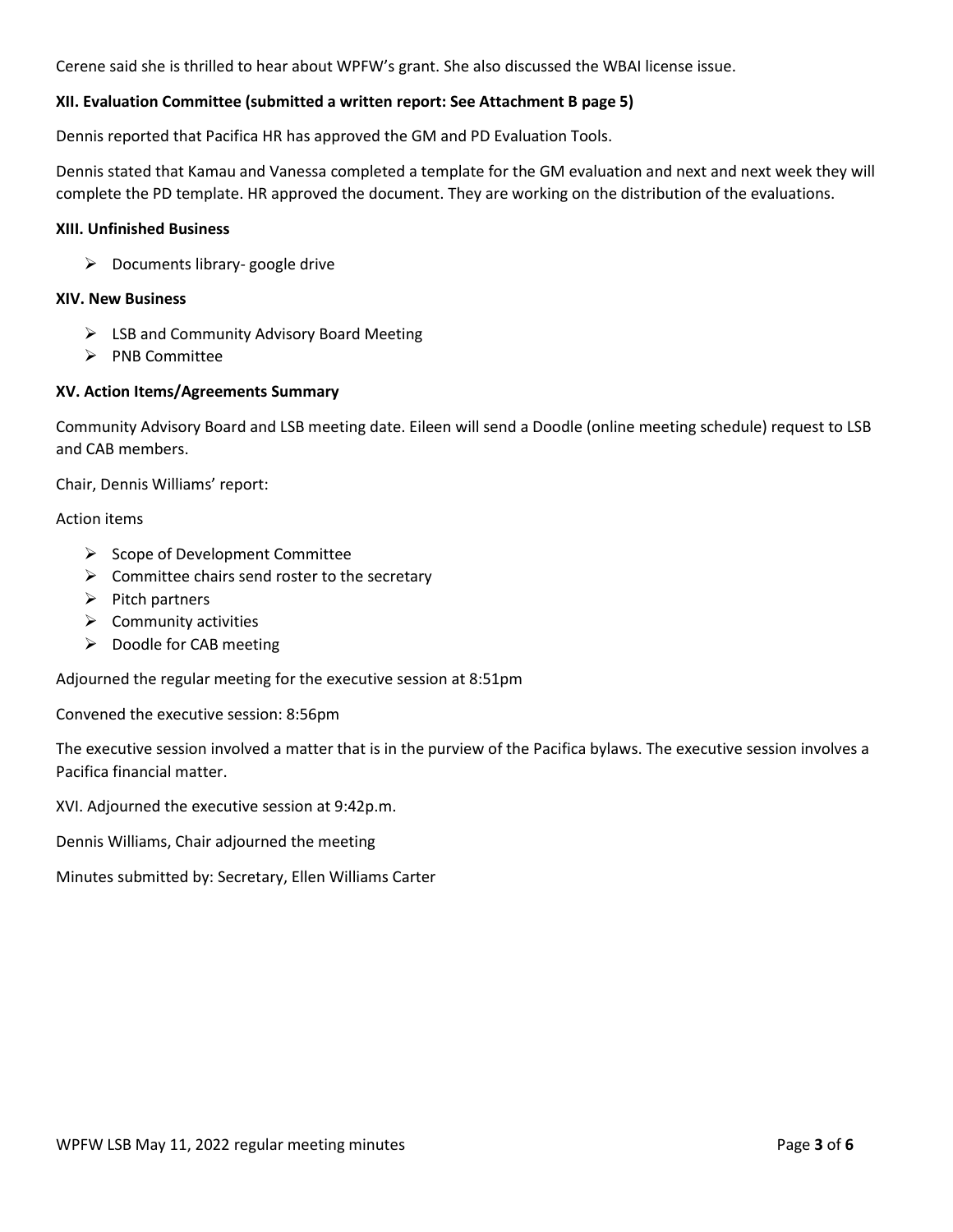## **Attachment A**

# OUTREACH COMMITTEE REPORT

## MAY 2022

The Community Outreach Committee met on May 3rd. Topics of discussion included the WPFW Newsletter, potential fundraisers, reaching out to the WPFW community and funding of WPFW fundraising events.

Outreach member Arthur Hyland, management and staff are working together to create a WPFW Newsletter. The newsletter will be emailed to WPFW members and donors sometime during the week of May 9th to the 14th. Those who receive the newsletter are encouraged to share it with family and friends in the hopes of increasing WPFW membership.

As reported at the last LSB meeting, Minerva Sanders is working on a possible bus trip to the Harriet Tubman Museum in Cambridge, Maryland. Discussions with management are in the works. Also, Sabooh Hikim is looking into a family skate day at the Anacostia Park Skating Rink. This will be a free event if approved and will serve as WPFW's invitation to the WPFW community to have fun and socialize with other WPFW listeners while skating.

Finally, the Outreach Committee discussed funding procedures for potential fundraisers. How should finances needed to sponsor a fundraising event be obtained? Can some of the funds raised from an event be set aside to be used for future fundraisers?